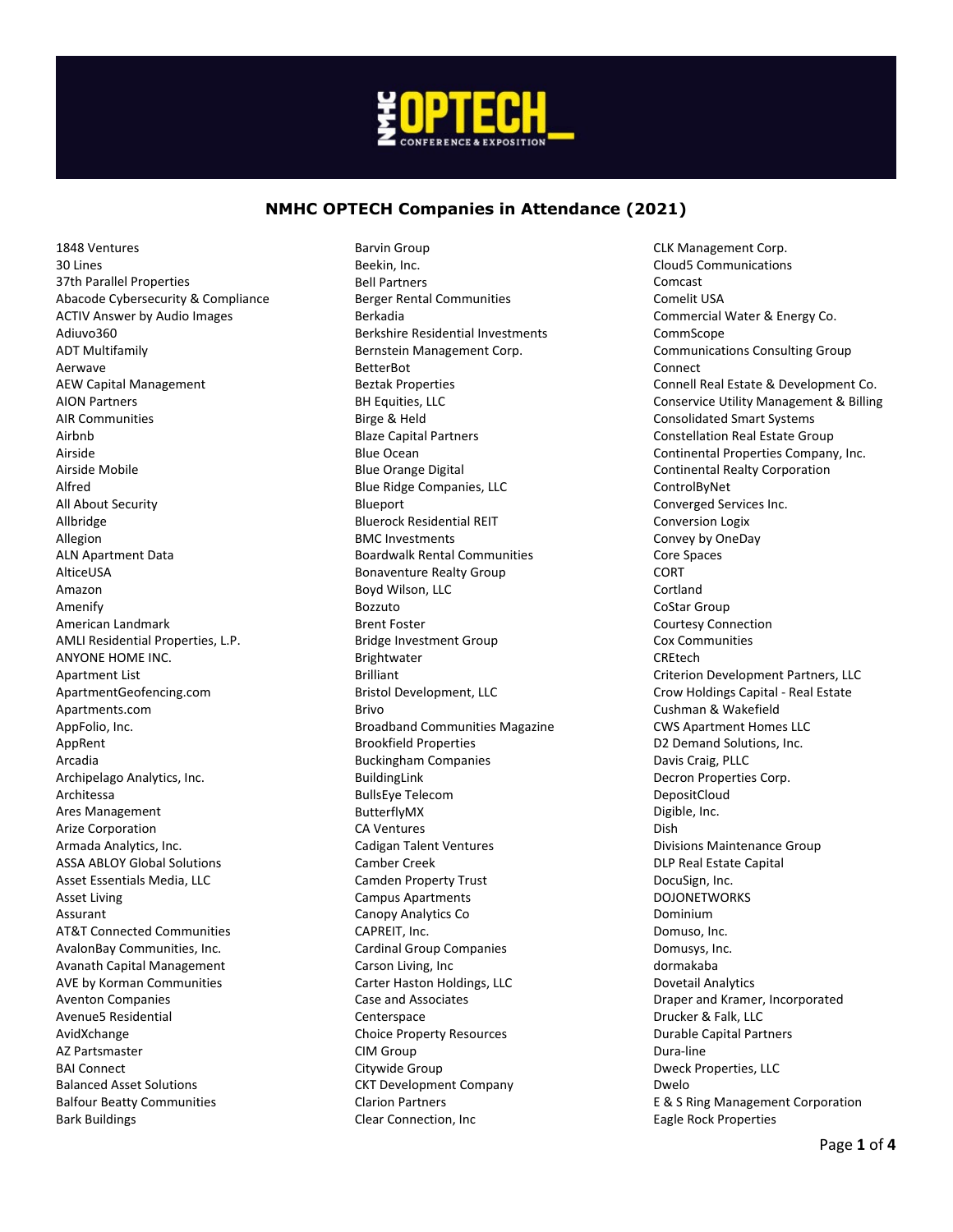

Eastdil Secured, LLC ECam Secure Edgewood Management Corporation Edward Rose & Sons Elevated Living Eleven Software Ellis, Partners in Management Solutions Elm Tree Communities LLC ELV Associates, Inc Embrey Partners, LLC Enersponse, Inc Engrain Enphase Energy Entrata Envoy Technologies ePremium Insurance Agency, LLC Equifax Equity Residential Essex Property Trust, Inc. Esusu Financial, Inc. Evolve Technologies Evolving Assets Fair Collections & Outsourcing, Inc. Fairfield **FCP** Fernish Company Fetch First Analysis First Communities Fitness Machine Technicians Flamingo Group Flex Flock DC Flume Internet, Inc. Foulger Pratt Companies Foxen France Media, Inc Frontier Community Connections Funnel G5 Gables Residential Gatewise Incorporated GEM Management Gene B. Glick Company, Inc. Get Covered GID GigaMonster Networks GiGstreem GlobeSt Goldman Sachs Google Grace Hill, Inc.

GrayCo, Inc. Greenridge Growth Partners Greystar Real Estate Partners Greystone Servicing Corporation, Inc. Griffis Residential LLC Griot Grosvenor Guardian Capital H.G. Fenton Company Hage Automotive - EV Charging Haley Real Estate Group Hamilton Point Investments, LLC Hamilton Zanze HandyTrac Systems HappyCo Harbor Group International Heatwatch Heitman HelloPackage Henri HG Fenton Company Hines Holland & Knight, LLP Holland Partner Group Homebase hOp HousingTech Ventures, LLC Hubacher Ames & Taylor, PLLC Hy.ly, Inc. Hyro iApartments ICONIQ Capital ICS Advanced Technologies Illuminati Labs LLC Independence Realty Trust Industry Dive Inhabit IQ Inhabitr Inc. Inland Investment Real Estate Services Intelligent Buildings, LLC Interact Technologies, LLC. INTEREL International WELL Building Institute InvictusXP IOTAS, Inc. iQuue J. Turner Research J.P. Morgan Asset Management Jasco Products JBG SMITH Jefferson Apartment Group Jetty

JLL Spark John M. Corcoran & Company Joshua Tree Conference Group JoyHub JP Morgan Chase JPI Juvo360 JVM Realty Corporation Kairos Kane Realty Corporation KATANA Safety KETTLER Knock Korman Communities Kotarides Developers Landing LaSalle Investment Management, Inc. **Latch** LCOR Incorporated LCP360 Leap Easy, LLC Lease Modify LeaseHawk LeaseLock Leasera Legacy Partners Legend Management Group, LLC Leonardo247 Lerner Corporation Level Equity LG Electronics, USA LiftMaster Lincoln Property Company Lindy Communities Lineups, Inc LinnellTaylor Marketing LivCor LIVEbe Livly, Inc. LMC, A Lennar Company LoanBoss Local Logic Long and Foster Insurance Lowy Family Group (LFG) Lurin Luxer One Package Lockers LuxuryAptsWNY MAA Madera Equity ManageCasa.com Marcus & Millichap Markerr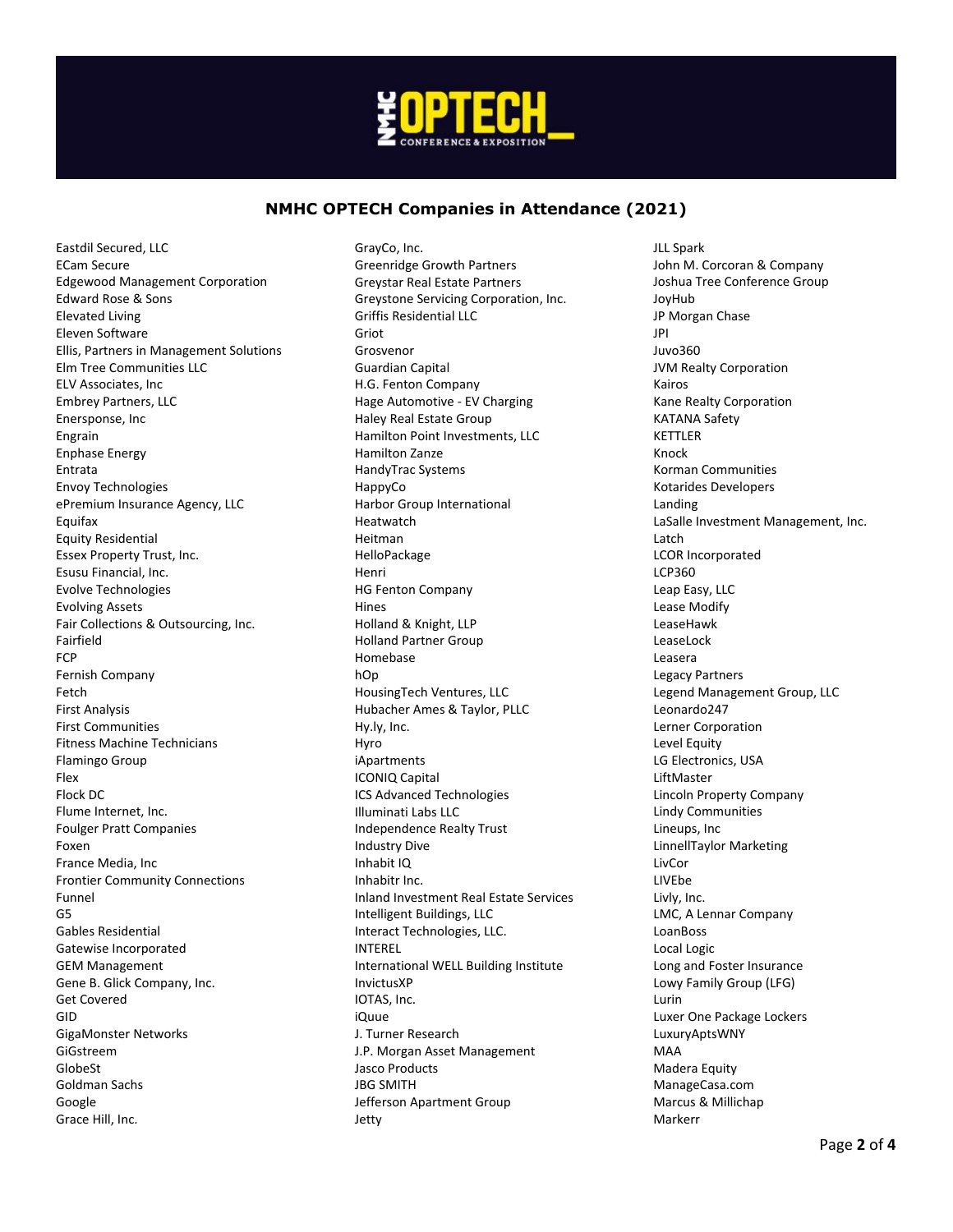

Opiniion Inc.

Mattaponi Holdings MAXX Properties McWhinney MEB Management Services MeetElise Meridian Zero Degrees Mesirow Financial MG Properties Michelson Found Animals Foundation Mid Atlantic Real Estate Investments, Inc. Middleburg Communities Milhaus Mill Creek Residential Trust LLC Millennial Specialty Insurance LLC Minnow Technologies, Inc. Mirasol Capital Mission Rock Residential Modern Security & Technology Solutions Moderne Ventures Monarch Investment and Management Group Morgan Properties Mount Auburn Multifamily LLC Moved MRI Software Multifamily Executive/Zonda Multifamily Housing Advisors, Inc. Multifamily Matters - Radio Show MultiGreen Properties, LLC National Apartment Association **NavigatorCRE** Neighborhood Development Company Neighborly Ventures Nexus NoiseAware Nomadix, Inc Northeast Technology Northland Investment Corporation Northwood Ravin NTS Development Company Nurture Boss Oasis, a Paychex Company Obligo Oda Studio Olive Tree Holdings OMNIA Partners Onboard RS Inc. OnDeck One11 Advisors OneApp Guarantee OneCommute OOdles Energy Inc

Origin Investments Osso Capital Pacific Urban Investors Package Concierge, Inc. Paradigm Development Company Paradigm Management Parcel Pending Passco Companies, LLC PeakMade Real Estate Peek Pennybacker Capital, LLC Perennial Properties PERQ PetScreening PGIM Real Estate Pillar Properties Pine Street Residential Place.net Plan-IT Please Assist Me Plus Management, LLC PointCentral POPIC, LLC PopID Position Imaging, Inc. Positron Access Solutions Power Pro iPad Leasing Systems Prime Residential PrintWithMe Pritzker Realty Group, LLC ProdigyLink Health Proffitt Dixon Partners Prometheus Pynwheel QED investors QuadReal Property Group Quantum Fiber Quext Radix RangeWater Real Estate RCN Grande Wave Real Estate Technology Alliance (RETA) RealFoundations RealPage, Inc. RealtyCom Partners, LLC Realync RedPeak Properties LLC Redwood Living, Inc. Related RemoteLock Rent Dynamics

RentDebt Automated Collections Rentgrata Rently RentPath RentTango ResHub Inc dba Mezo Resident Interface by Hunter Warfield ResiDesk ResMan Resource REIT, Inc. Respage RET Ventures Reva Technology Revere CRE Inc. Rhino Rise RISE Real Estate Company Rivergate KW Management Rooof Roost Rose Associates, Inc. ROSS Companies ROVR Score RPM RXR Realty Safety NetAccess, Inc Sage Investing Group Sage Ventures, LLC Sageview Capital Sail Internet, Inc SalesMail by HeartLegacy SARES REGIS Group SatisFacts Research Security Properties Residential ServusConnect, Inc. Sharon Hatfield, Inc. Shea Properties Sheppard, Mullin, Richter & Hampton LLP Sherman Residential **SightPlan** Simpson Property Group LP Single Digits, Inc. SmartRent Technologies, Inc. Snappt Snavely Group SOCi Solid Space Spectrum Community Solutions Spruce Inc. Stake Network, Inc. Starry, Inc. Starwood Capital Group